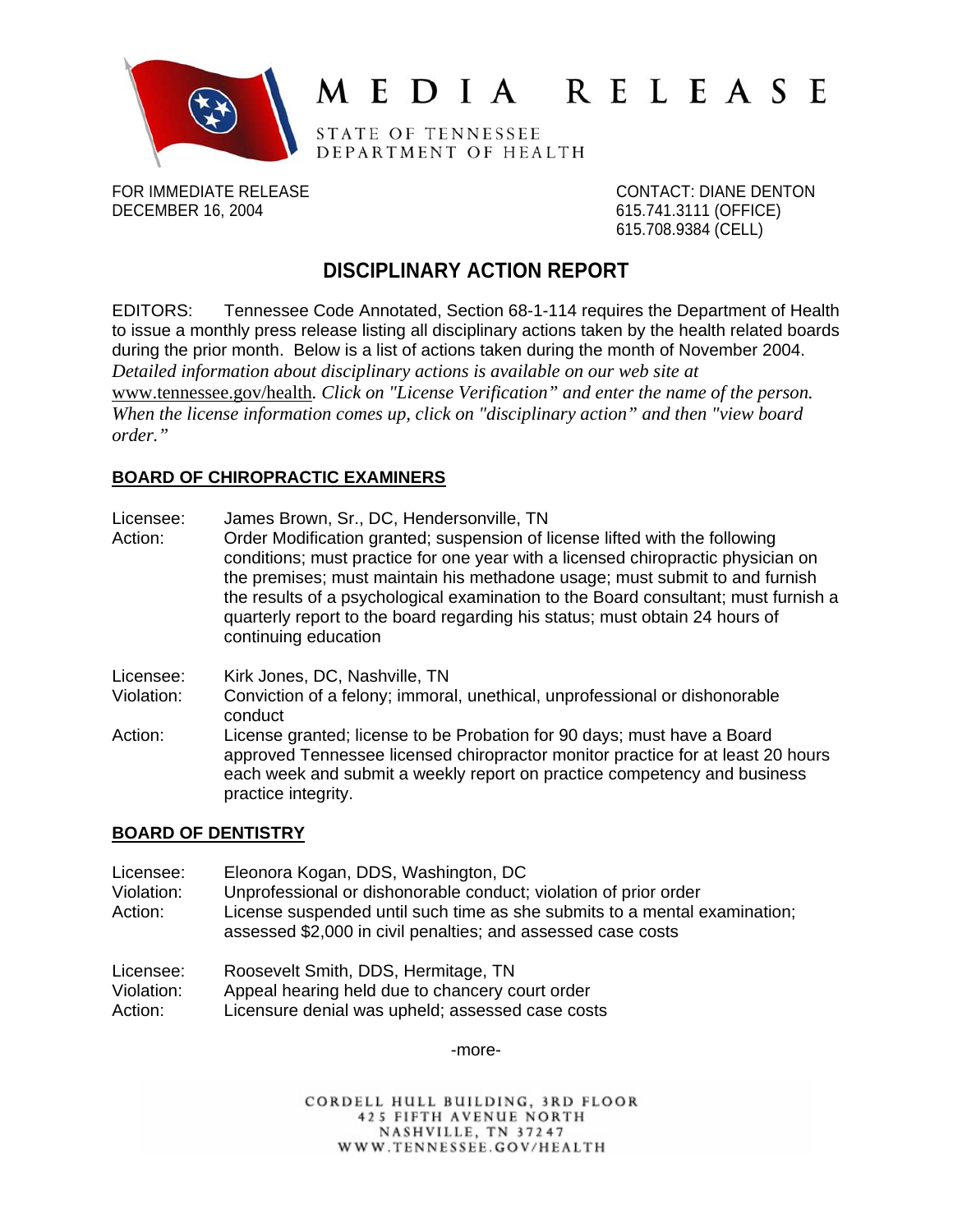## **BOARD OF MASSAGE LICENSURE**

| Licensee:                          | Jason Beasley, Unlicensed, Hohenwald, TN                                                                                                                                                                                                                                                                            |
|------------------------------------|---------------------------------------------------------------------------------------------------------------------------------------------------------------------------------------------------------------------------------------------------------------------------------------------------------------------|
| Violation:                         | Practicing massage therapy without a license                                                                                                                                                                                                                                                                        |
| Action:                            | Assessed civil penalties in the amount of \$600; assessed case costs                                                                                                                                                                                                                                                |
| Licensee:                          | Kenneth Broswick, Clarksville, TN                                                                                                                                                                                                                                                                                   |
| Violation:                         | Practicing in an unlicensed facility                                                                                                                                                                                                                                                                                |
| Action:                            | Assessed civil penalties in the amount of \$200; assessed case costs                                                                                                                                                                                                                                                |
| Licensee:                          | Melisa Glasscock, LMT, Morristown, TN                                                                                                                                                                                                                                                                               |
| Violation:                         | Practicing in an unlicensed facility                                                                                                                                                                                                                                                                                |
| Action:                            | Assessed civil penalties in the amount of \$500; assessed case costs                                                                                                                                                                                                                                                |
| Licensee:                          | Kimberly Hitson, LMT, Cunningham, TN                                                                                                                                                                                                                                                                                |
| Violation:                         | Practicing in an unlicensed facility                                                                                                                                                                                                                                                                                |
| Action:                            | Assessed civil penalties in the amount of \$100; assessed case costs                                                                                                                                                                                                                                                |
| Licensee:<br>Violation:<br>Action: | Denise Knight, LMT, Smyrna, TN<br>Failure to comply with 2002 continuing education requirements<br>License suspended until such time as she pays a civil penalty in the amount of<br>\$150 and completes 20 hours of continuing education plus continuing education<br>hours required for 2004; assessed case costs |
| Licensee:                          | Jacqueline Lane, LMT, Newport, TN                                                                                                                                                                                                                                                                                   |
| Violation:                         | Practicing in an unlicensed facility                                                                                                                                                                                                                                                                                |

Action: Assessed \$200 in civil penalties; assessed case costs

## **BOARD OF MEDICAL EXAMINERS**

| Licensee:<br>Violation:<br>Action: | Eddie Bolden, Unlicensed, Knoxville, TN<br>Unlicensed practice of medicine<br>Assessed \$1,000 civil penalty                                                                                                                                                                                                                                                                  |
|------------------------------------|-------------------------------------------------------------------------------------------------------------------------------------------------------------------------------------------------------------------------------------------------------------------------------------------------------------------------------------------------------------------------------|
| Licensee:<br>Violation:            | Peter Clark, M.D., Morristown, TN<br>Unprofessional, dishonorable, or unethical conduct; violation or attempted<br>violation, directly or indirectly, or assisting in or abetting the violation of, or<br>conspiring to violate, any provision of this chapter or any lawful order of the board<br>issued pursuant thereto, or any criminal statute of the State of Tennessee |
| Action:                            | License reprimanded; assessed \$1,000 in civil penalties; and assessed case<br>costs                                                                                                                                                                                                                                                                                          |
| Licensee:                          | Curtis Elam, M.D., Knoxville, TN                                                                                                                                                                                                                                                                                                                                              |
| Violation:                         | Unprofessional conduct due to deviation for the standard of care; negligence or<br>incompetence in the course of medical practice                                                                                                                                                                                                                                             |
| Action:                            | License placed on probation for two years with terms and conditions; assessed<br>\$4,000 in civil penalties and assessed case costs                                                                                                                                                                                                                                           |

-more-

CORDELL HULL BUILDING, 3RD FLOOR **425 FIFTH AVENUE NORTH** NASHVILLE, TN 37247<br>WWW.TENNESSEE.GOV/HEALTH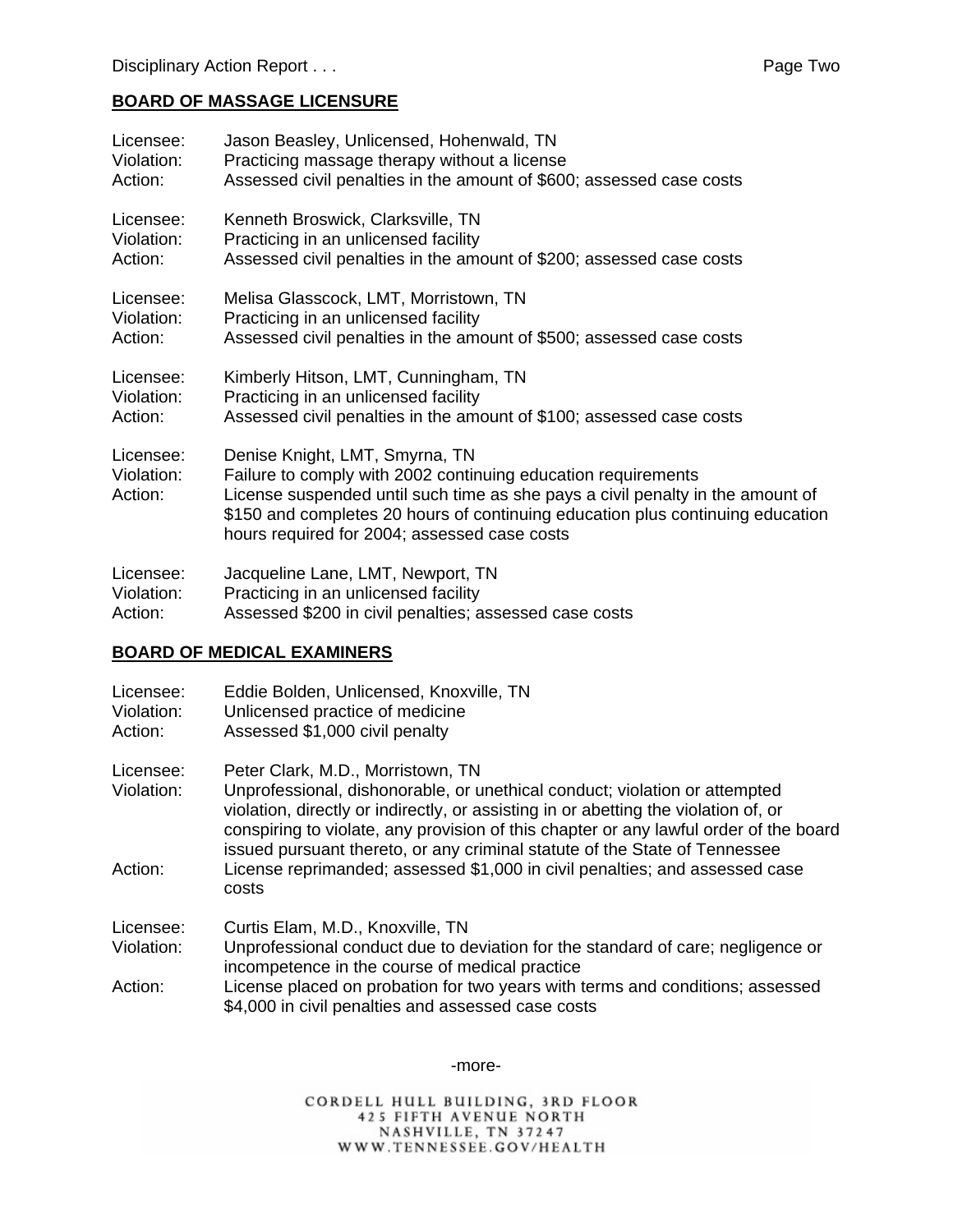## **BOARD OF MEDICAL EXAMINERS (CONT.)**

| Licensee:<br>Violation:<br>Action: | John Baxter Hamilton, M.D., Oklahoma City, OK<br>Out-of-state action; conviction of a felony or conviction of any offense involving<br>moral turpitude.<br>License revoked.                                                                                                                                                                                                                                                                                                                                                                                                                                  |
|------------------------------------|--------------------------------------------------------------------------------------------------------------------------------------------------------------------------------------------------------------------------------------------------------------------------------------------------------------------------------------------------------------------------------------------------------------------------------------------------------------------------------------------------------------------------------------------------------------------------------------------------------------|
| Licensee:                          | John J. Harris, M.D., Bladenboro, NC                                                                                                                                                                                                                                                                                                                                                                                                                                                                                                                                                                         |
| Violation:                         | Out-of-state action; habitual intoxication or personal misuse or drugs.                                                                                                                                                                                                                                                                                                                                                                                                                                                                                                                                      |
| Action:                            | License surrendered                                                                                                                                                                                                                                                                                                                                                                                                                                                                                                                                                                                          |
| Licensee:<br>Violation:<br>Action: | John Horner, M.D., Morristown, TN<br>Unprofessional, dishonorable or unethical conduct; violation of rule<br>License placed on probation for three years with terms and conditions; assessed<br>case costs                                                                                                                                                                                                                                                                                                                                                                                                   |
| Licensee:                          | Michael Jackson Huggins, M.D., San Antonio, TX                                                                                                                                                                                                                                                                                                                                                                                                                                                                                                                                                               |
| Violation:                         | Out-of-state action; habitual intoxication or personal misuse of drugs                                                                                                                                                                                                                                                                                                                                                                                                                                                                                                                                       |
| Action:                            | License surrendered                                                                                                                                                                                                                                                                                                                                                                                                                                                                                                                                                                                          |
| Licensee:                          | Willie Johnson, M.D., Memphis, TN                                                                                                                                                                                                                                                                                                                                                                                                                                                                                                                                                                            |
| Violation:                         | Unprofessional, dishonorable or unethical conduct; out of state action                                                                                                                                                                                                                                                                                                                                                                                                                                                                                                                                       |
| Action:                            | License permanently revoked; assessed case costs                                                                                                                                                                                                                                                                                                                                                                                                                                                                                                                                                             |
| Licensee:                          | Robbie Kimbrell, Unlicensed X-Ray Operator, Memphis, TN                                                                                                                                                                                                                                                                                                                                                                                                                                                                                                                                                      |
| Violation:                         | Practicing without a license                                                                                                                                                                                                                                                                                                                                                                                                                                                                                                                                                                                 |
| Action:                            | Assessed \$500 in civil penalties                                                                                                                                                                                                                                                                                                                                                                                                                                                                                                                                                                            |
| Licensee:<br>Violation:<br>Action: | Christ Koulis, M.D., Nashville, TN<br>Unprofessional, dishonorable, or unethical conduct; violation or attempted<br>violation, directly or indirectly, or assisting in or abetting the violation of, or<br>conspiring to violate, any provision of this chapter or any lawful order of the board<br>issued pursuant thereto, or any criminal statue of the State of Tennessee;<br>habitual intoxication or personal misuse of drugs; illegal prescribing; engaging in<br>the practice of medicine when mentally or physically unable to safely do so<br>License permanently surrendered; assessed case costs |
| Licensee:<br>Violation:<br>Action: | Hendrik K. Kuiper, M.D., Edwards, MS<br>Licensure denial appeal<br>Licensure denial upheld; assessed costs. (This action is reported to the National<br>Practitioner Databank.)                                                                                                                                                                                                                                                                                                                                                                                                                              |
| Licensee:                          | Elizabeth Lawson, M.D., Johnson City, TN                                                                                                                                                                                                                                                                                                                                                                                                                                                                                                                                                                     |
| Violation:                         | Failed to update her internet profile                                                                                                                                                                                                                                                                                                                                                                                                                                                                                                                                                                        |
| Action:                            | Assessed \$200 in civil penalties                                                                                                                                                                                                                                                                                                                                                                                                                                                                                                                                                                            |

-more-

CORDELL HULL BUILDING, 3RD FLOOR<br>425 FIFTH AVENUE NORTH<br>NASHVILLE, TN 37247<br>WWW.TENNESSEE.GOV/HEALTH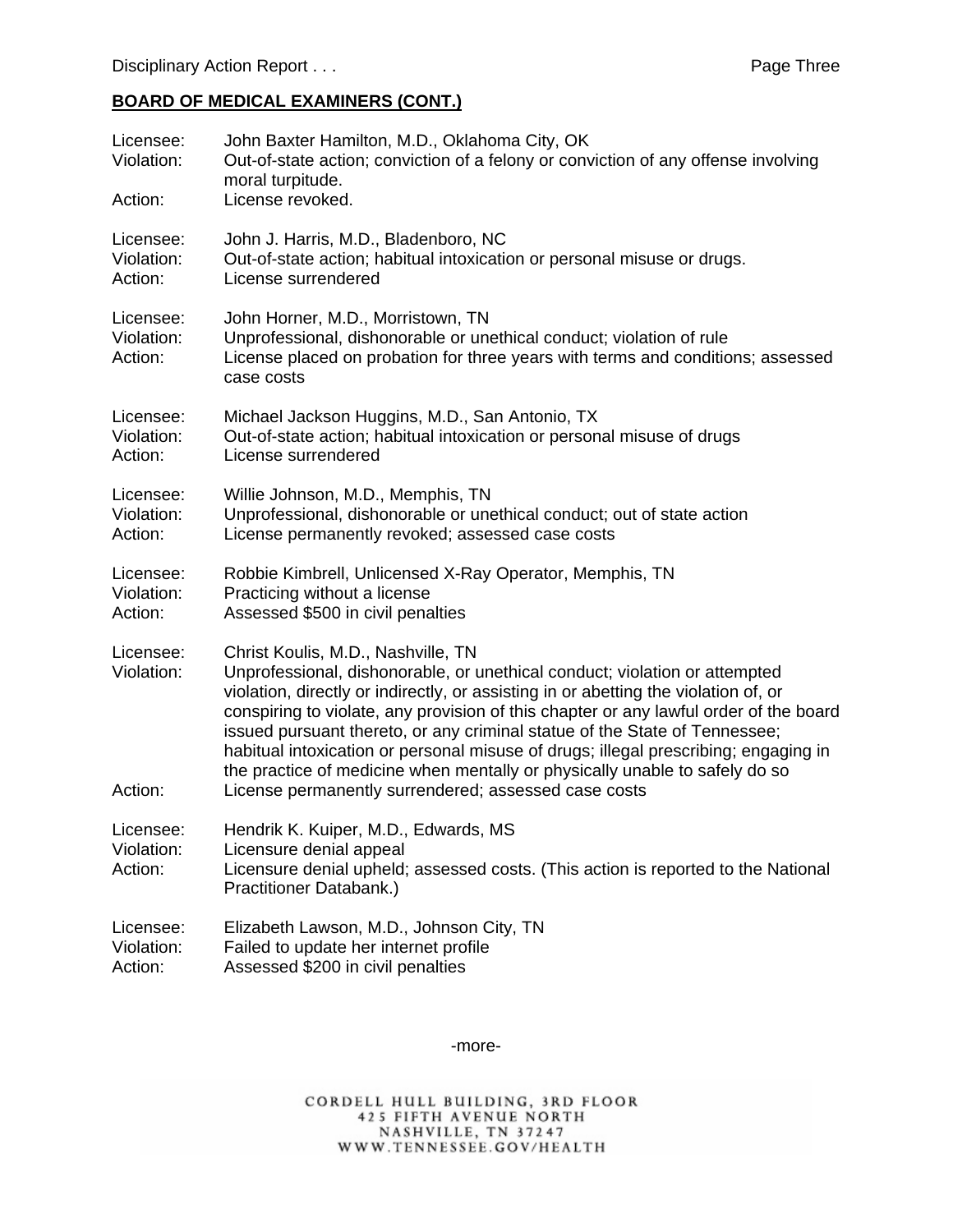## **BOARD OF MEDICAL EXAMINERS (CONT.)**

| Licensee:<br>Violation:<br>Action: | James McDonald, M.D., Shreveport, LA<br>Out of state action<br>License suspended concurrent with the suspension of his license to practice<br>medicine in Louisiana. |
|------------------------------------|----------------------------------------------------------------------------------------------------------------------------------------------------------------------|
| Licensee:                          | Amy Roberts-Bullock, Unlicensed X-Ray Operator, Memphis, TN                                                                                                          |
| Violation:                         | Practicing without a license                                                                                                                                         |
| Action:                            | Assessed \$500 in civil penalties                                                                                                                                    |
| Licensee:                          | Harold E. Smith, M.D., Mt. Dora, FL                                                                                                                                  |
| Violation:                         | Out-of-state action; inappropriate prescribing                                                                                                                       |
| Action:                            | License suspended                                                                                                                                                    |
| Licensee:                          | Richard D. Zujko, M.D., Rolla, MO                                                                                                                                    |
| Violation:                         | Out-of-state action; malpractice, negligence, or incompetence                                                                                                        |
| Action:                            | License surrendered                                                                                                                                                  |

## **BOARD OF NURSING**

| Licensee:<br>Violation:<br>Action: | Benjamin Hatfield, LPN, Knoxville, TN<br>Unfit or incompetent by reason of negligence, habits or other cause;<br>unprofessional conduct; failure to maintain a record of each patient which<br>accurately reflects the nursing problems and interventions for the patient; making<br>false or materially incorrect, inconsistent or unintelligible entries in any patient<br>records pertaining to the obtaining, possessing or administration of any controlled<br>substance; unauthorized use or removal of narcotics, drugs, supplies, or<br>equipment from any work place location<br>License revoked; assessed \$3,000 in civil penalties; and assessed case costs |
|------------------------------------|-------------------------------------------------------------------------------------------------------------------------------------------------------------------------------------------------------------------------------------------------------------------------------------------------------------------------------------------------------------------------------------------------------------------------------------------------------------------------------------------------------------------------------------------------------------------------------------------------------------------------------------------------------------------------|
|                                    |                                                                                                                                                                                                                                                                                                                                                                                                                                                                                                                                                                                                                                                                         |
| Licensee:<br>Violation:<br>Action: | Rhonda L. Hunt, RN, Adamsville, TN<br>Out of state action<br>License suspended until such time as she has fulfilled all conditions of the<br>suspension of her license in Mississippi; assessed \$500 in civil penalties; and<br>assessed case costs. Suspension stayed 12/2004.                                                                                                                                                                                                                                                                                                                                                                                        |
| Licensee:<br>Violation:<br>Action: | Angela R. Hunter, LPN, Gainesboro, TN<br>Unfit or incompetent by reason of negligence, habits or other cause; is addicted<br>to alcohol/drugs to degree of interfering with nursing duties; unprofessional<br>conduct; impersonating another licensed practitioner; unauthorized use or<br>removal of narcotics, drugs, supplies, or equipment from any work place location;<br>engaging in acts of dishonesty related to the practice of nursing<br>License revoked; assessed \$9,000 in civil penalties; and assessed case costs                                                                                                                                      |
| Licensee:<br>Violation:<br>Action: | Bridgette M. Logue, LPN, Shelbyville, TN<br>Violation of prior board order<br>License revoked; assessed \$500 in civil penalties; and assessed case costs                                                                                                                                                                                                                                                                                                                                                                                                                                                                                                               |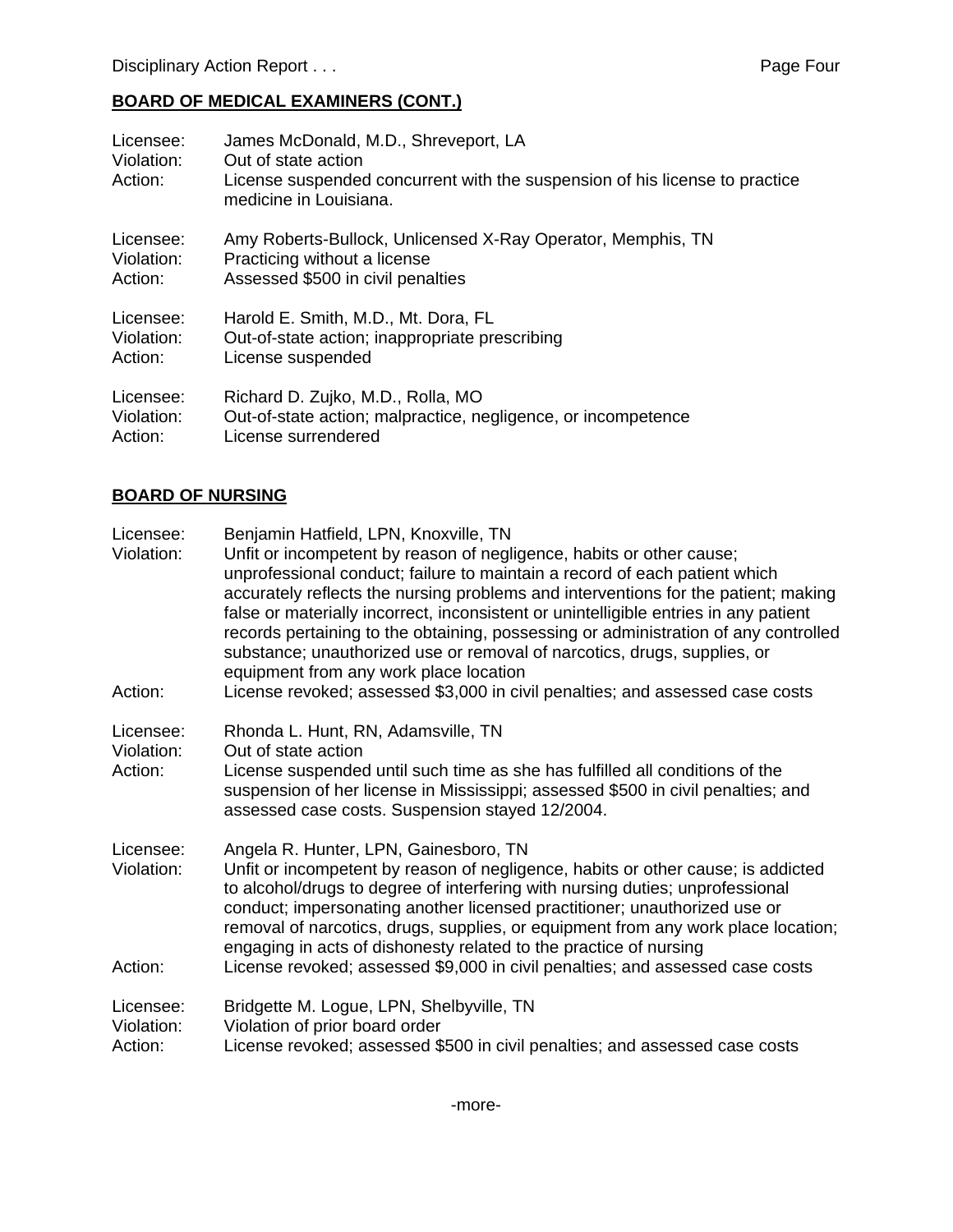### **BOARD OF NURSING (CONT.)**

| Licensee:  | Ginger A. Rice, LPN, Newport, TN                                                                                                                                                                                                                                                                                                                                                                                                                                                                                                                                                                      |
|------------|-------------------------------------------------------------------------------------------------------------------------------------------------------------------------------------------------------------------------------------------------------------------------------------------------------------------------------------------------------------------------------------------------------------------------------------------------------------------------------------------------------------------------------------------------------------------------------------------------------|
| Violation: | Unfit or incompetent by reason of negligence, habits or other cause;<br>unprofessional conduct; abandoning or neglecting a patient requiring nursing<br>case; making false or materially incorrect, inconsistent, or unintelligible entries in<br>any patient records pertaining to the obtaining, possessing, or administration of<br>any controlled substance; unauthorized use or removal of narcotics, drugs,<br>supplies, or equipment from any work place location; being under the influence of<br>alcoholic beverages, or under the influence of drugs which impair judgment while<br>on duty |
| Action:    | License revoked; assessed \$3,750 in civil penalties; and assessed case costs                                                                                                                                                                                                                                                                                                                                                                                                                                                                                                                         |
| Licensee:  | Janeen Swick, RN, Nashville, TN                                                                                                                                                                                                                                                                                                                                                                                                                                                                                                                                                                       |
| Violation: | Unprofessional conduct, unfitness, or incompetency by reasons of negligence;<br>unauthorized use or removal of narcotics, drugs, supplies, or equipment from any<br>health care facility, school, institution or other work place locations; engaging in<br>acts of dishonesty which relate to the practice of nursing                                                                                                                                                                                                                                                                                |
| Action:    | License placed on Probation for a minimum of three years with terms and<br>conditions                                                                                                                                                                                                                                                                                                                                                                                                                                                                                                                 |
| Licensee:  | Barbara D. Vaughn, LPN, Kingsport, TN                                                                                                                                                                                                                                                                                                                                                                                                                                                                                                                                                                 |
| Violation: | Unfit of or incompetent by reason of negligence, habits or other cause;<br>unprofessional conduct; engaging in acts of dishonesty related to the practice of<br>nursing; unauthorized use or removal of narcotics, drugs, supplies, or equipment<br>from any work place location                                                                                                                                                                                                                                                                                                                      |
| Action:    | License revoked; assessed \$6,000 in civil penalties; and assessed case costs                                                                                                                                                                                                                                                                                                                                                                                                                                                                                                                         |

### **COMMITTEE OF PHYSICAL THERAPY**

- Licensee: Jamie Ray, PT, Germantown, TN
- Action: License placed on probation for one year; must complete 40 hours of continuing education; assessed civil penalties in the amount of \$500

Licensee: Allan Valenzuela, PT, Chattanooga, TN

Violation: Practicing or offering to practice beyond the scope of physical therapy practice Action: License placed on Probation for six months, must complete four additional hours of continuing education in Ethics and Jurisprudence

-more-

CORDELL HULL BUILDING, 3RD FLOOR 425 FIFTH AVENUE NORTH NASHVILLE, TN 37247 WWW.TENNESSEE.GOV/HEALTH